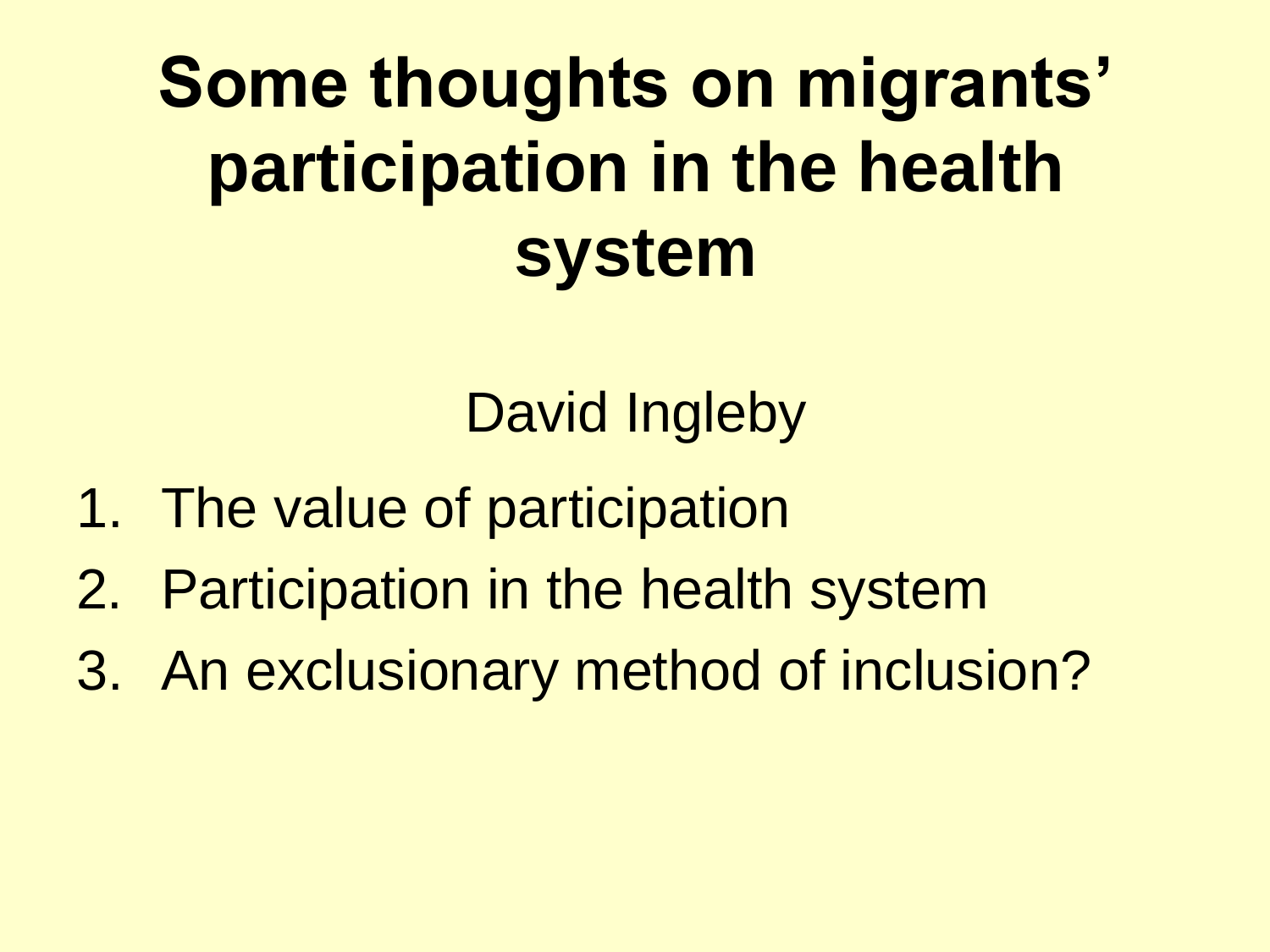# **Modalities of participation**

- 1. Participation in service delivery
- 2. Developing and disseminating information
- 3. Carrying out research
- 4. Evaluating, planning and running services
- 5. Acting as bridge between community and services
- 6. Participation in policy-making at national or regional level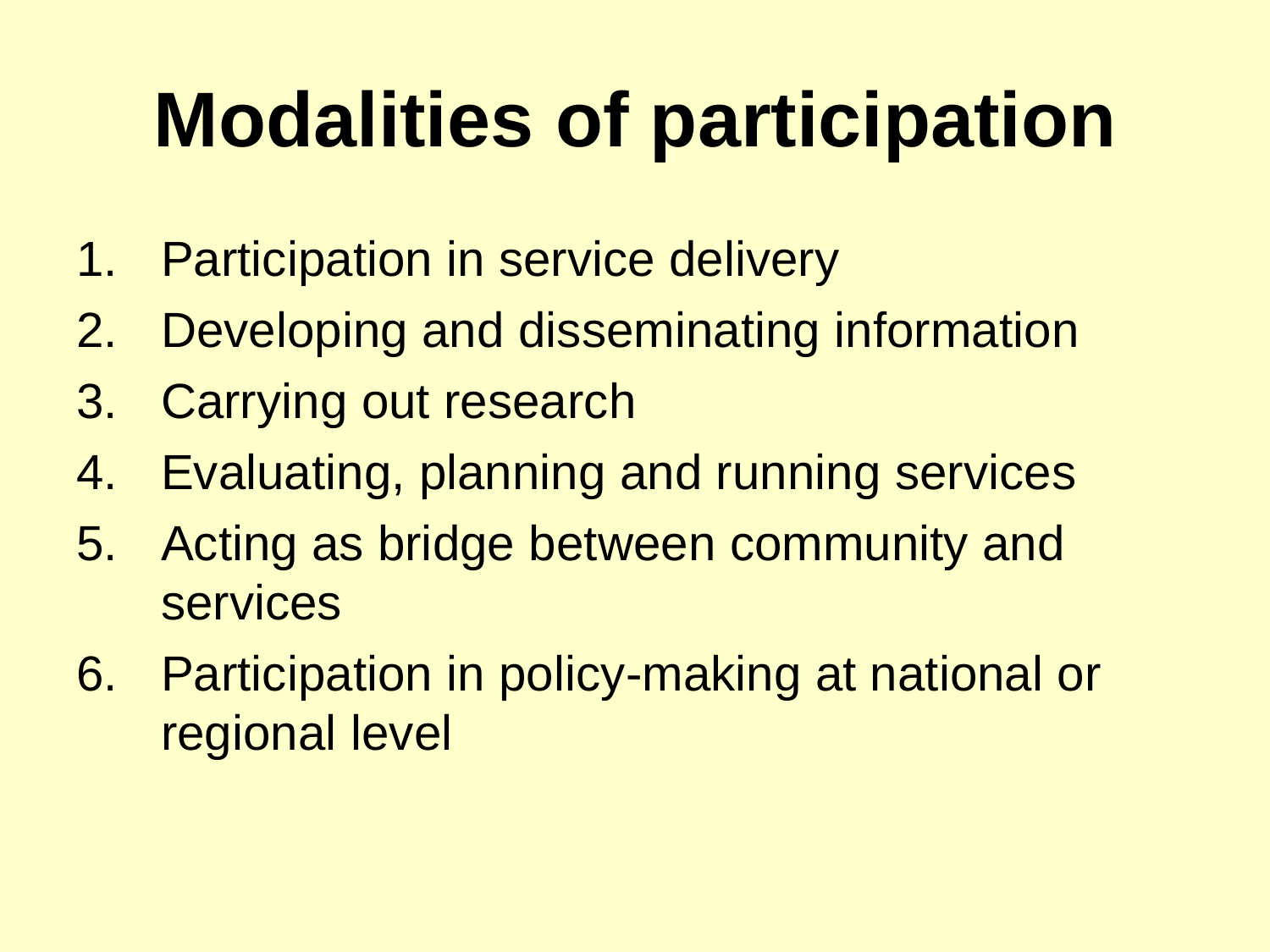# **Some empirical results**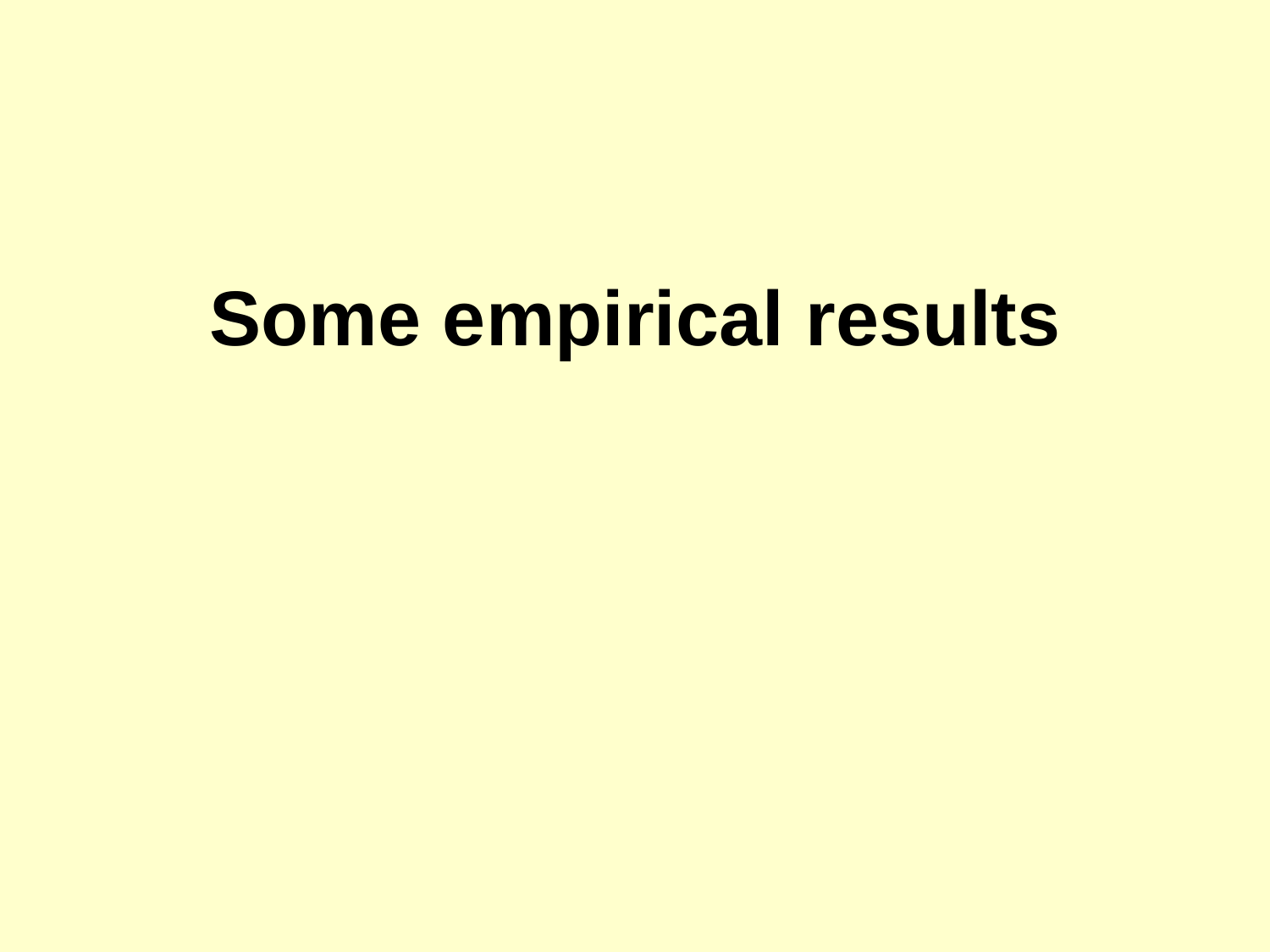# The MIPEX survey

- 40 countries
- 36 indicators, grouped in 4 sections:
	- Entitlement
	- Accessibility
	- Quality
	- Measures to achieve change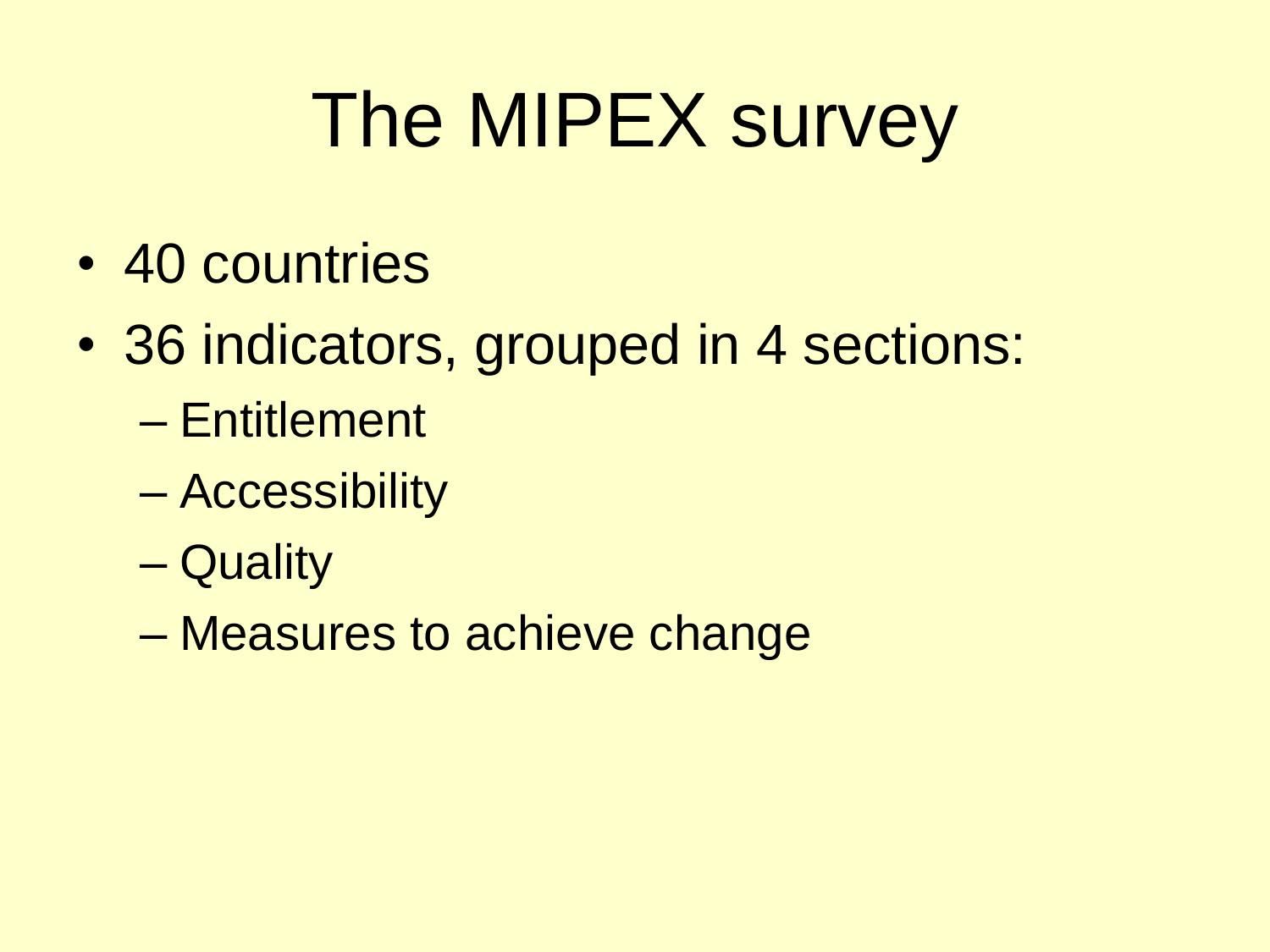# **Results on participation**

- 1. Participation in service delivery **28%**
- 2. Developing and disseminating information **28%**
- 3. Carrying out research **18%**
- 4. Evaluating, planning and running services **13%**
- 5. Acting as bridge between community and services **10%**
- 6. Participation in policy-making at national or regional level  **49% none, 38% ad hoc, 13% structural**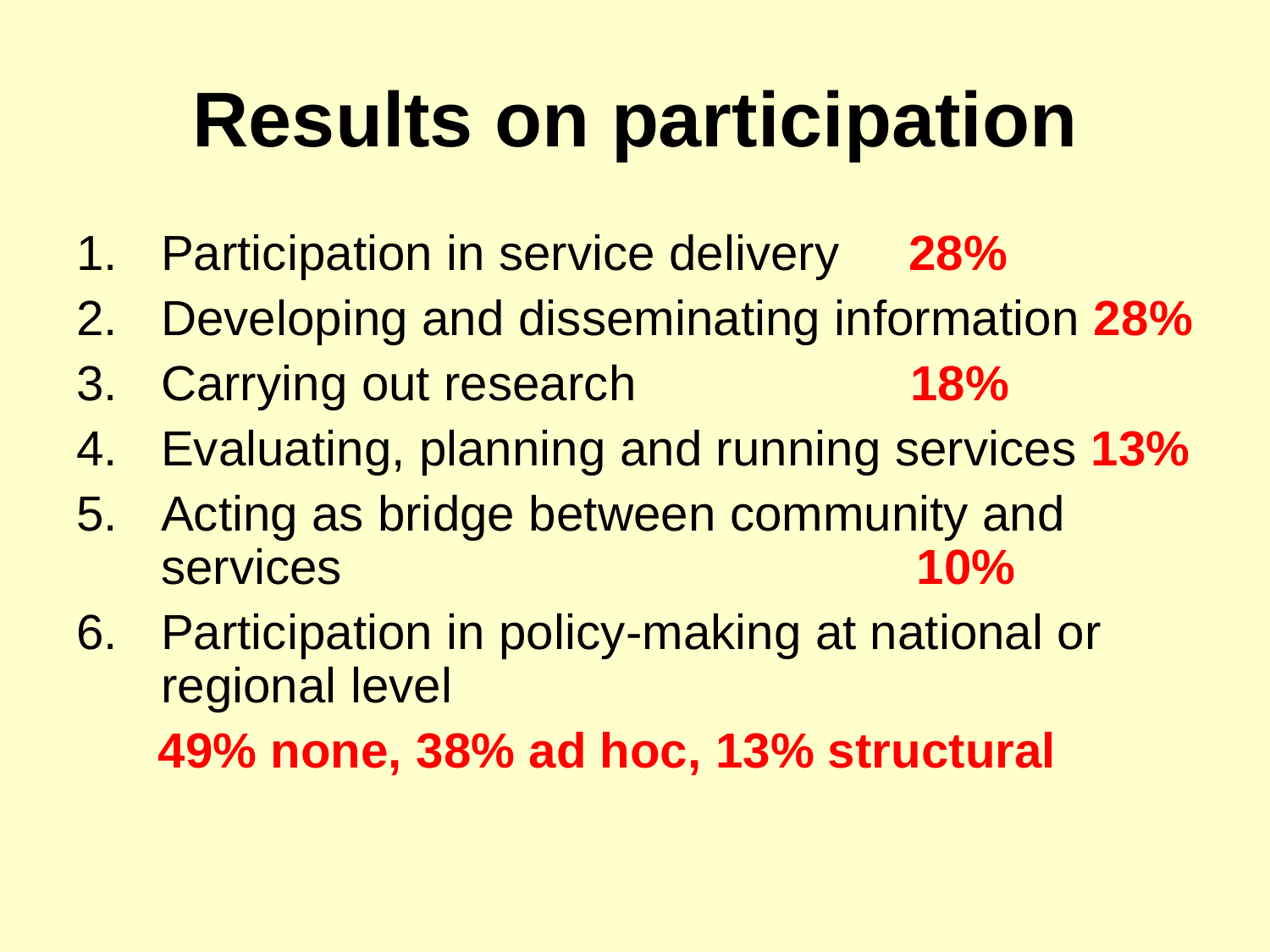## Measuring integration policies: MIPEX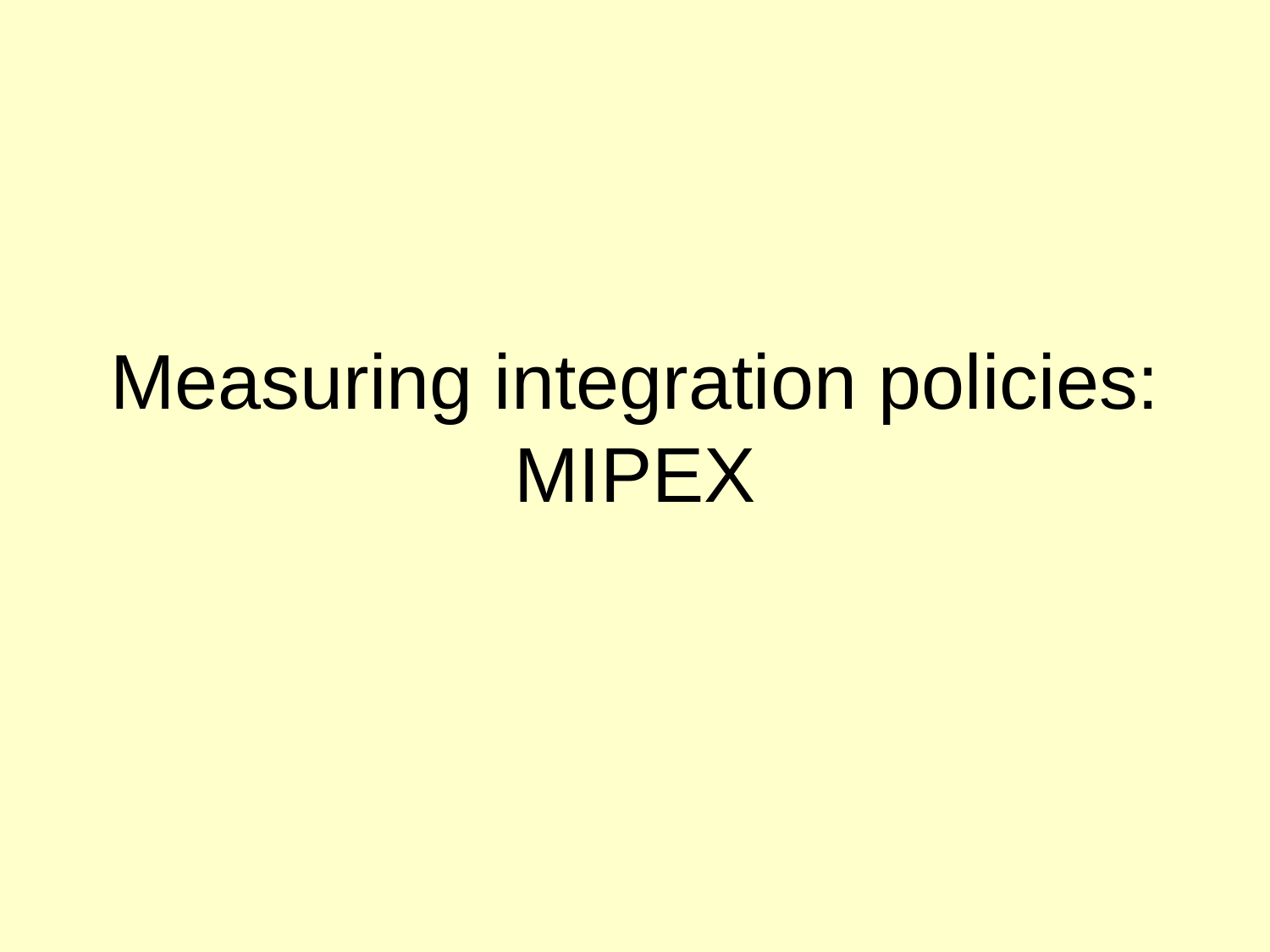#### **What MIPEX covers**

**Seven policy areas for immigrants to participate in society:**



#### **In more than 30 countries**:

EU Member States + Norway, Switzerland, Canada, United States of America, Australia, Japan, and soon New Zealand, Korea, Turkey, Serbia, Croatia,

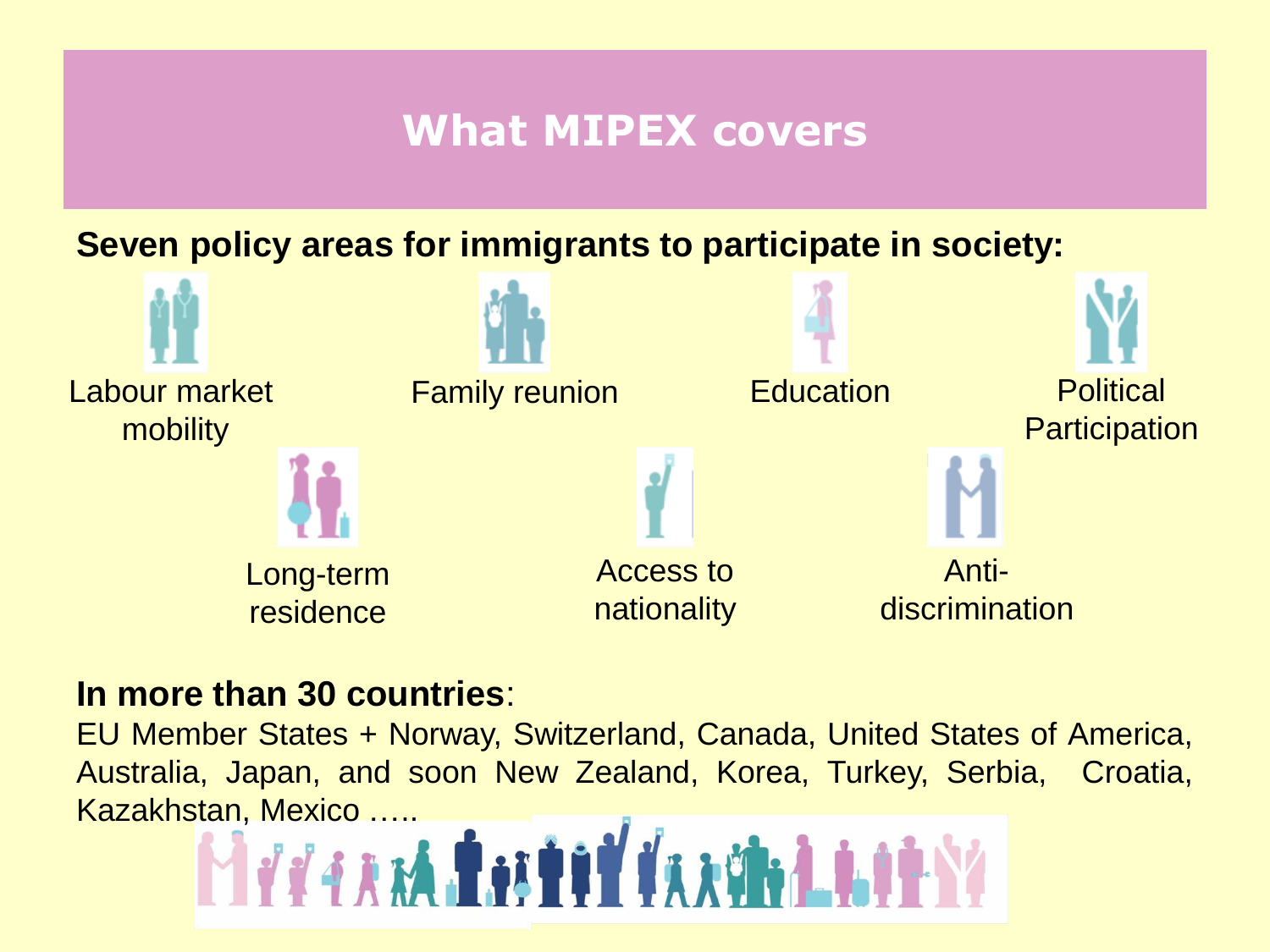MIPEX Results: Overall Score with Education (only for 2010) - 201

Critically unfavourable - 0

Slightly unfavourable - 21-40

Slightly favourable - 60-79

Unfavourable - 1-20

Halfway favourable - 41-59

Favourable - 80-100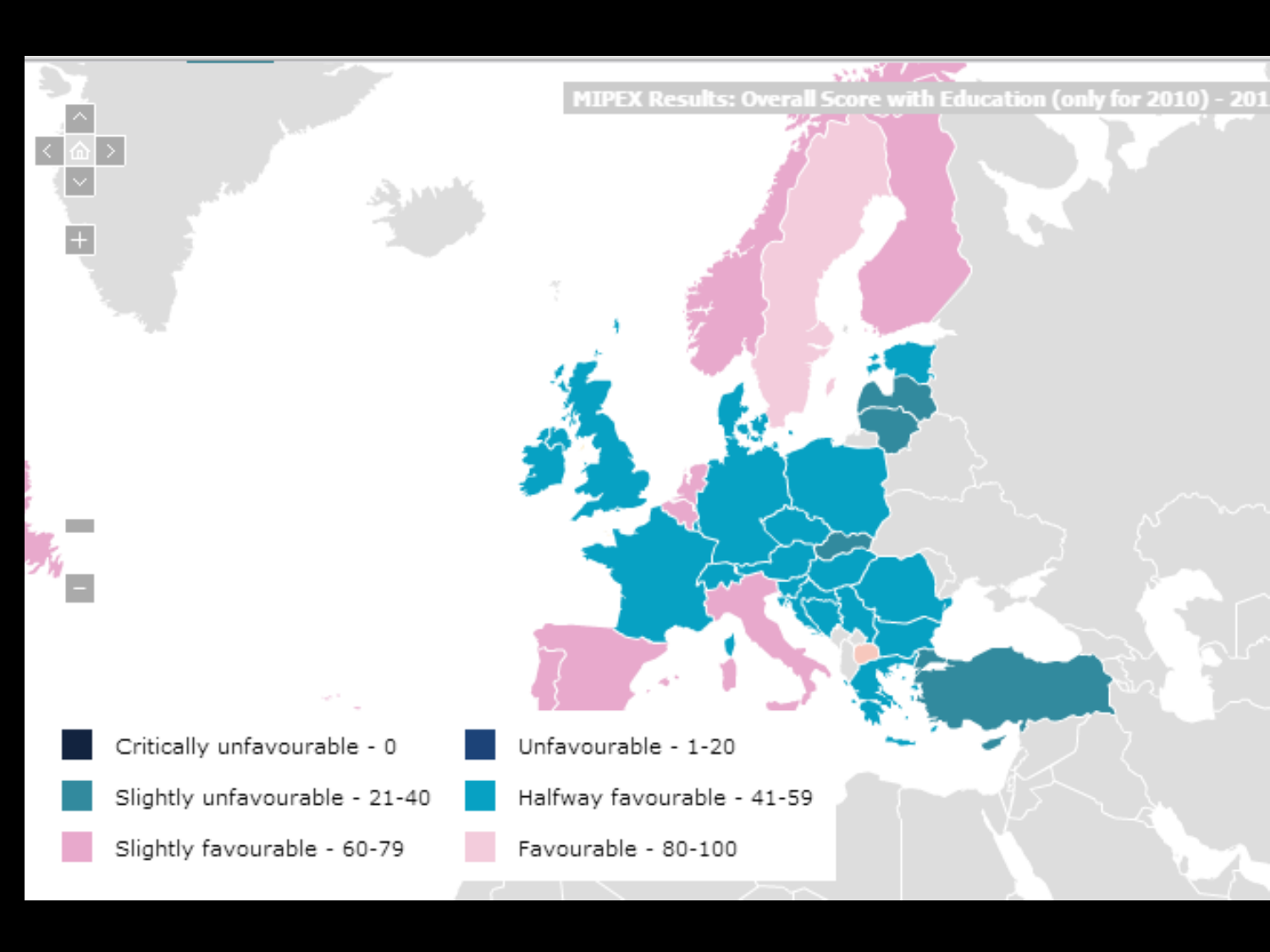## 4. Development of the MIPEX Health Strand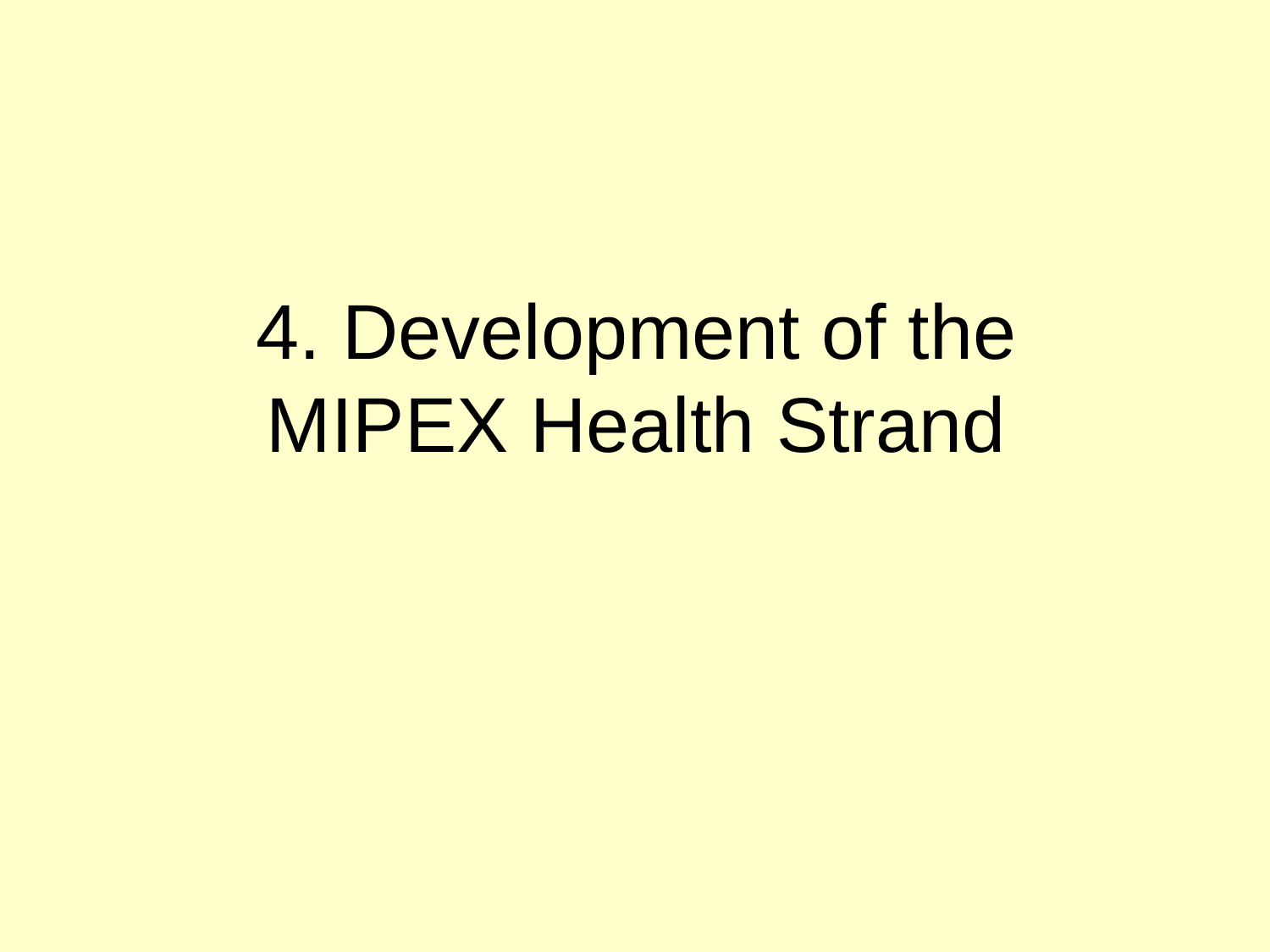### http://bit.ly/rKs2YD

#### **Council of Europe**

#### **Recommendations on mobility, migration and access to health care (2011)**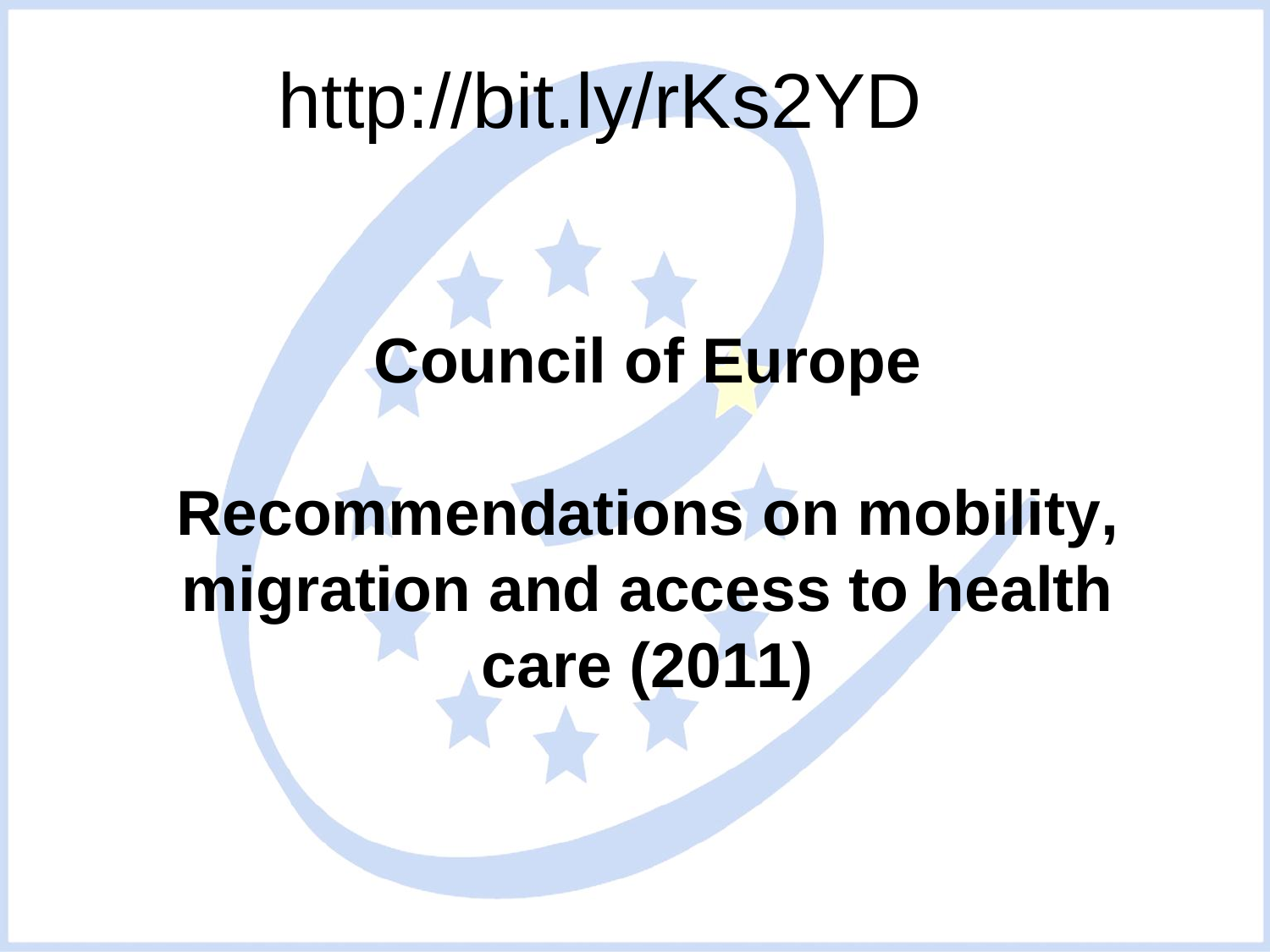# **What is the Health Strand?**

 Questionnaire with 4 sections, each containing 6 questions (some with more parts).

Like the other MIPEX strands, it is both a **set of standards to guide policymakers** and a **measurement instrument**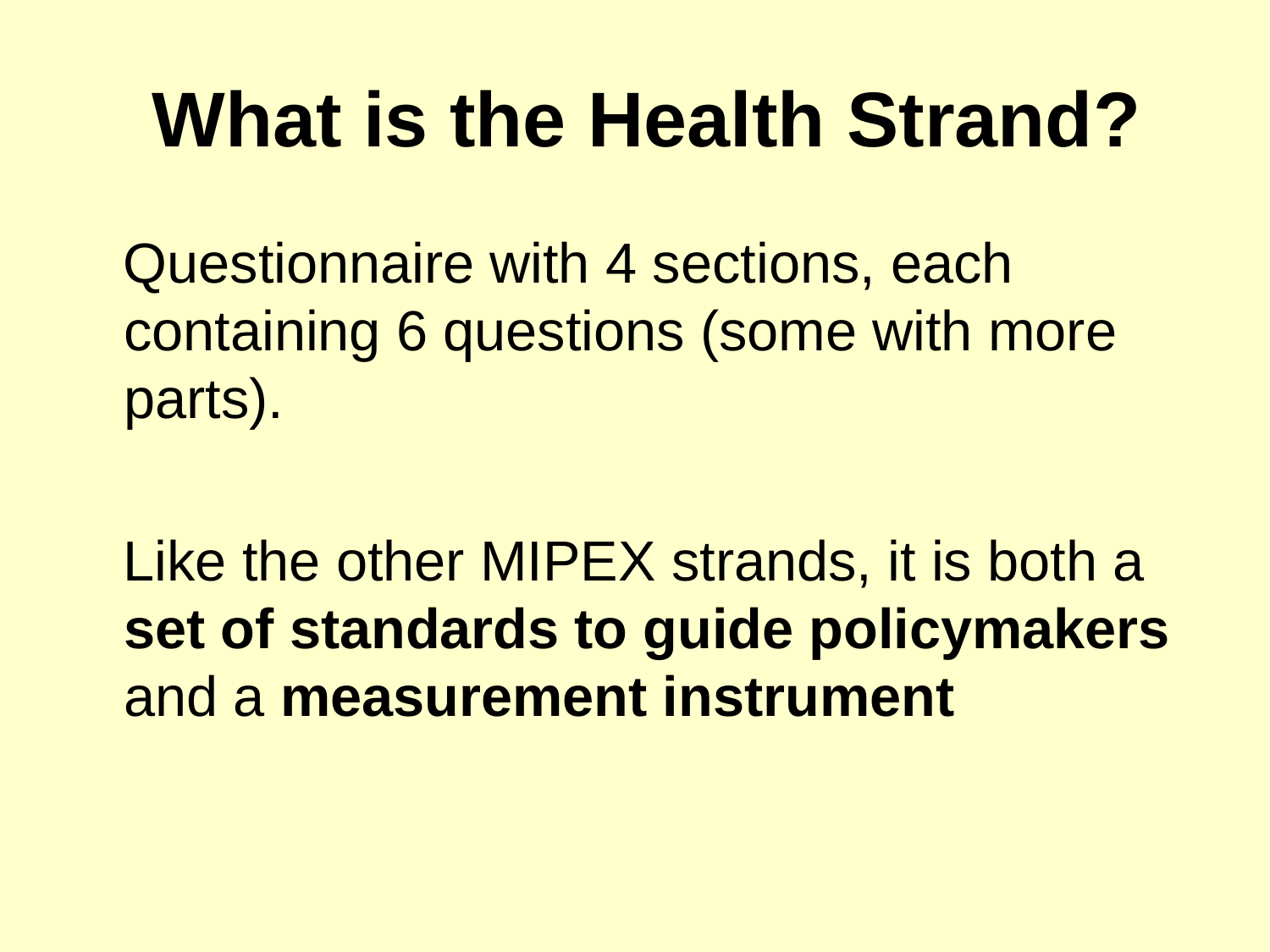#### **The four sections of the Health Strand**

- **A. Entitlement to health services**
- **B. Removing barriers to access**
- **C. Responsive health services**
- **D. Measures to achieve change**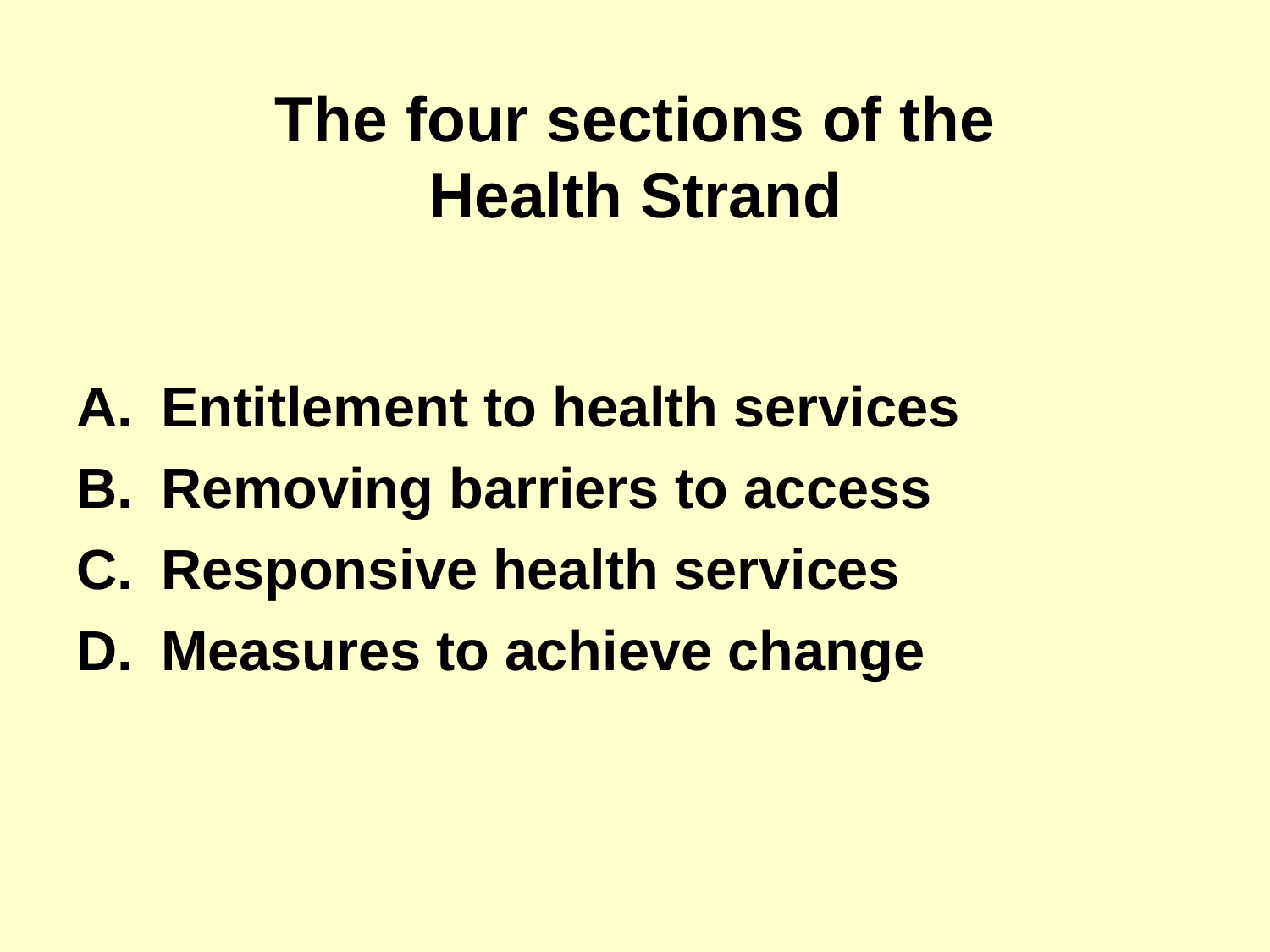## **A. Entitlement to health services**

- 1. Entitlements for **legal migrants** (in the EU: "third-country nationals")
- 2. Entitlements for **irregular migrants**
- 3. Entitlements for **asylum seekers**
- 4. Special exemptions for vulnerable groups
- 5. Avoidance of complicated procedures
- 6. Extent of 'administrative discretion' (i.e. uncertainty for the migrant)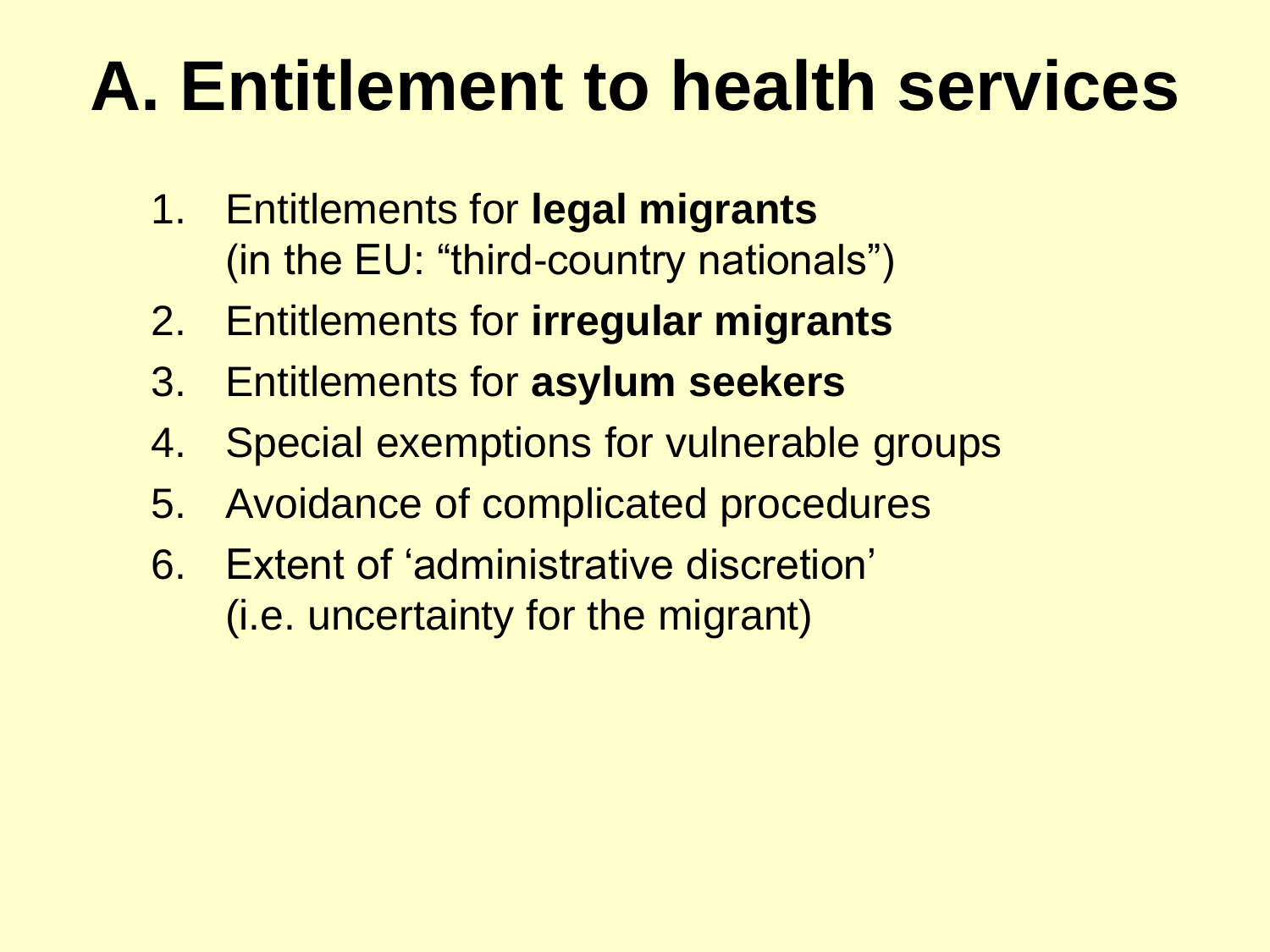## **B. Removing barriers to access**

- 1. Information for service providers about migrants' entitlements
- 2. Information for migrants concerning entitlements and use of health services
- 3. Health education and health promotion for migrants
- 4. Measures to reduce practical obstacles to access
- 5. Provision of cultural mediators
- 6. No obligation to report undocumented migrants / no sanctions against helping undocumented migrants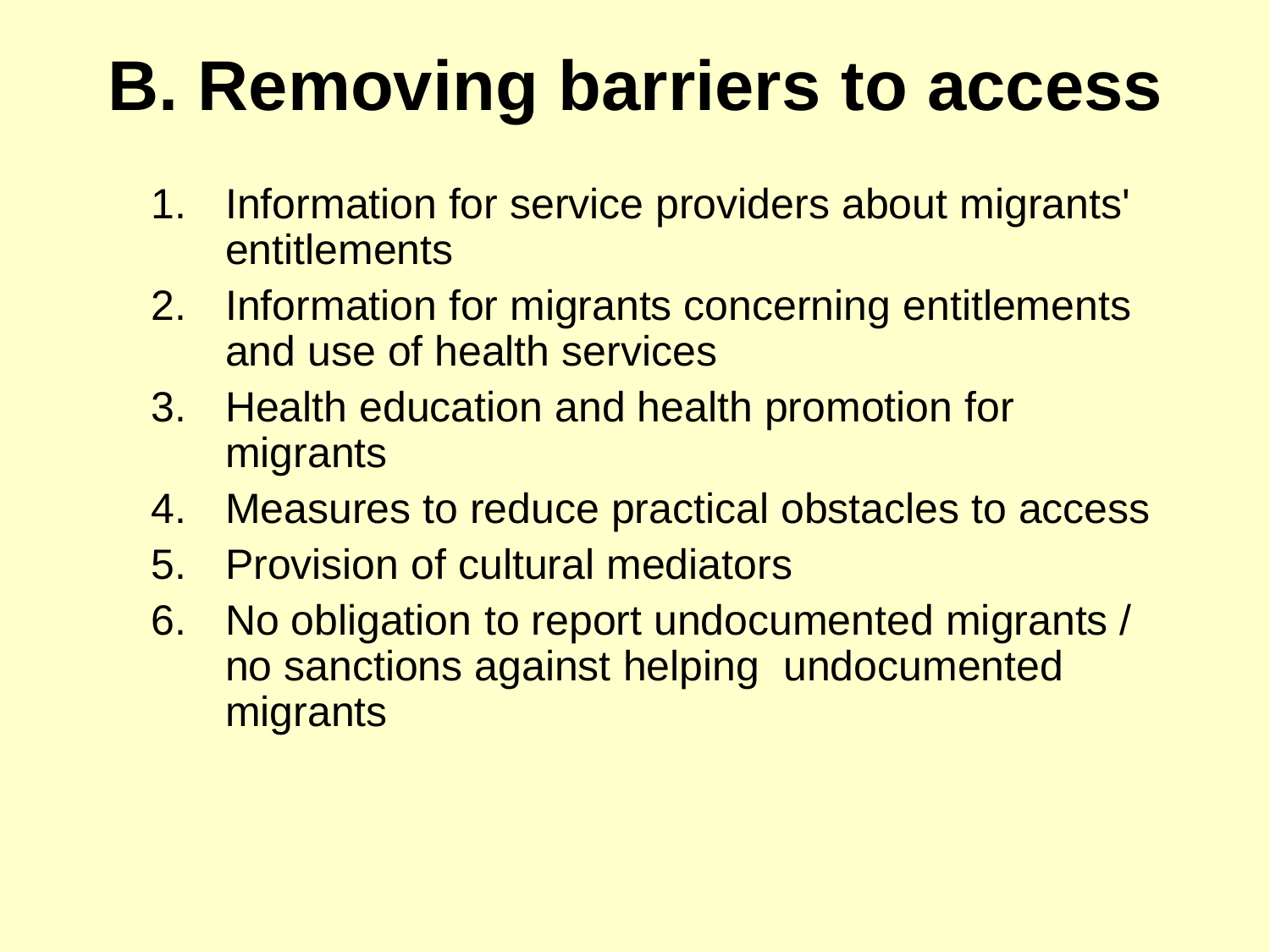## **C. Responsive health services**

- 1. Availability of qualified interpreters
- 2. Requirement for 'culturally competent' or 'diversitysensitive' services
- 3. Training and education of health service staff
- 4. Involvement of migrants in information provision, service design and delivery
- 5. Encouraging diversity in the health service workforce
- 6. Development of capacity and methods / specific forms of this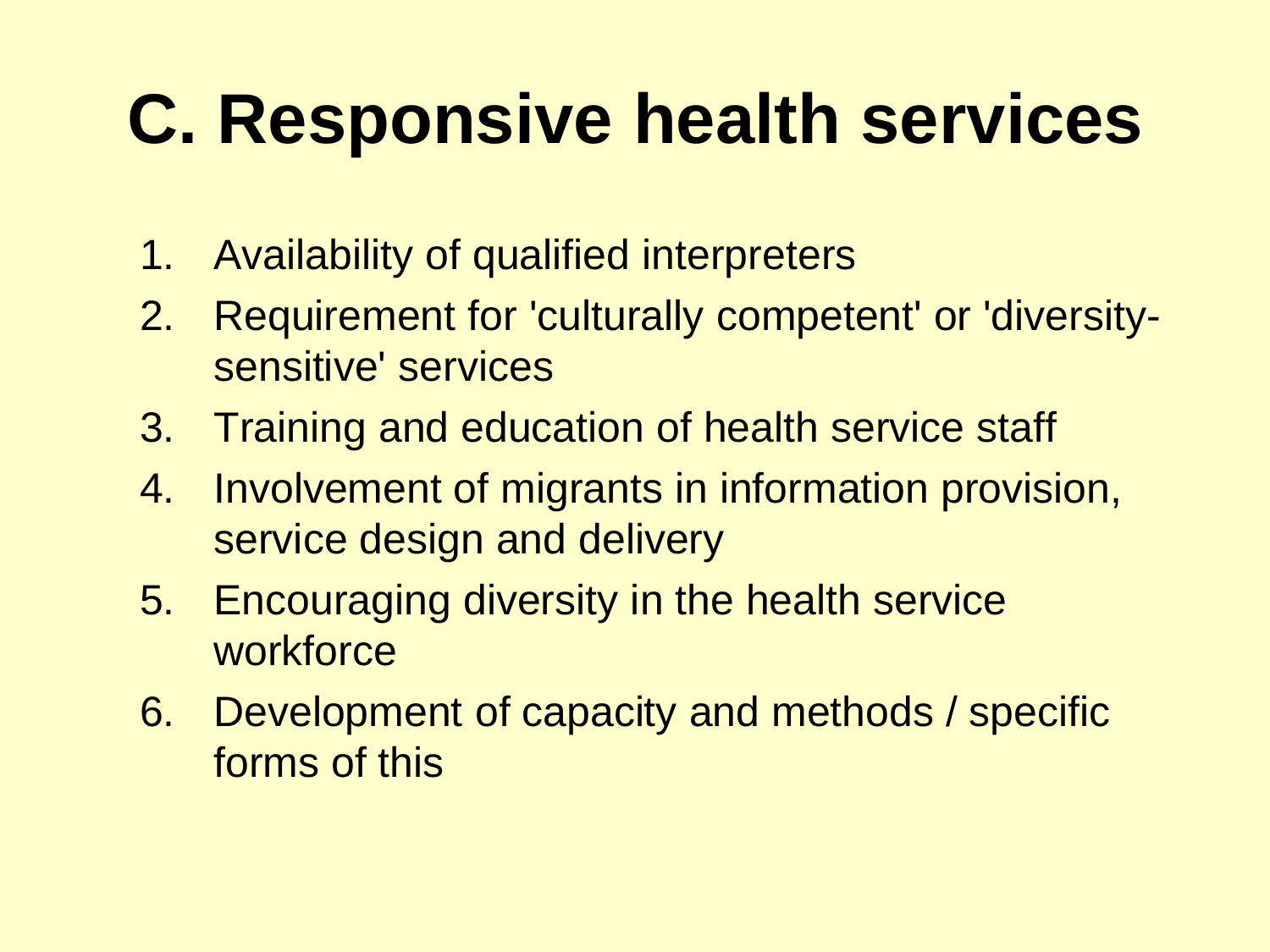### **D. Measures to achieve change**

- 1. Collection of data on migrant health
- 2. Support for research on migrant health
- 3. 'Health in all policies' approach
- 4. Whole organisation approach
- 5. Leadership by government
- 6. Involvement of stakeholders (especially migrant organisations) in the design of migrant health policies.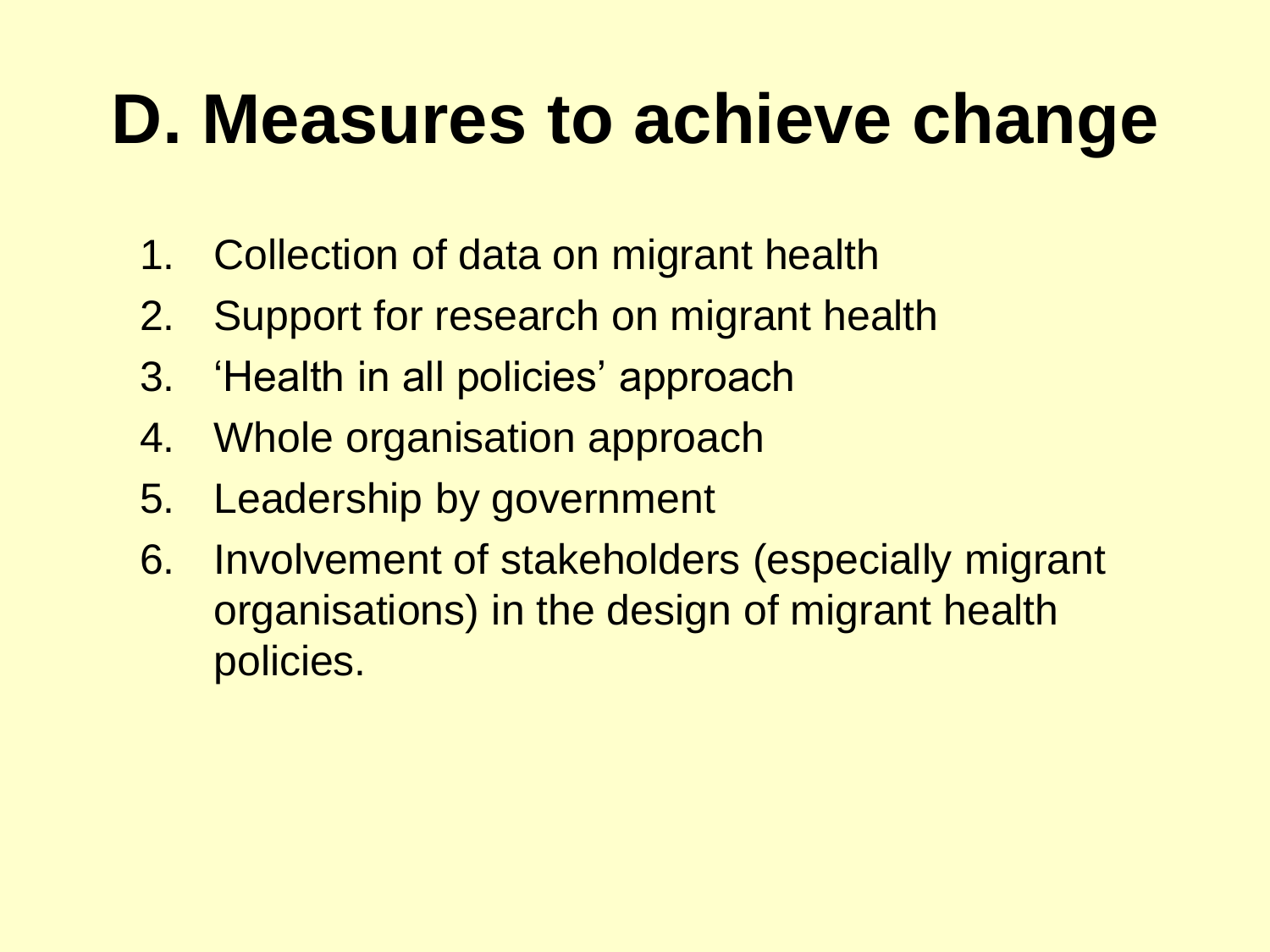# **Data analysis**

- The data are still being checked and will be analysed over the coming months.
- The raw scores will be uploaded to the MIPEX website before the summer.
- Country reports are being written on the basis of the questionnaires, for use by the Equi-Health project.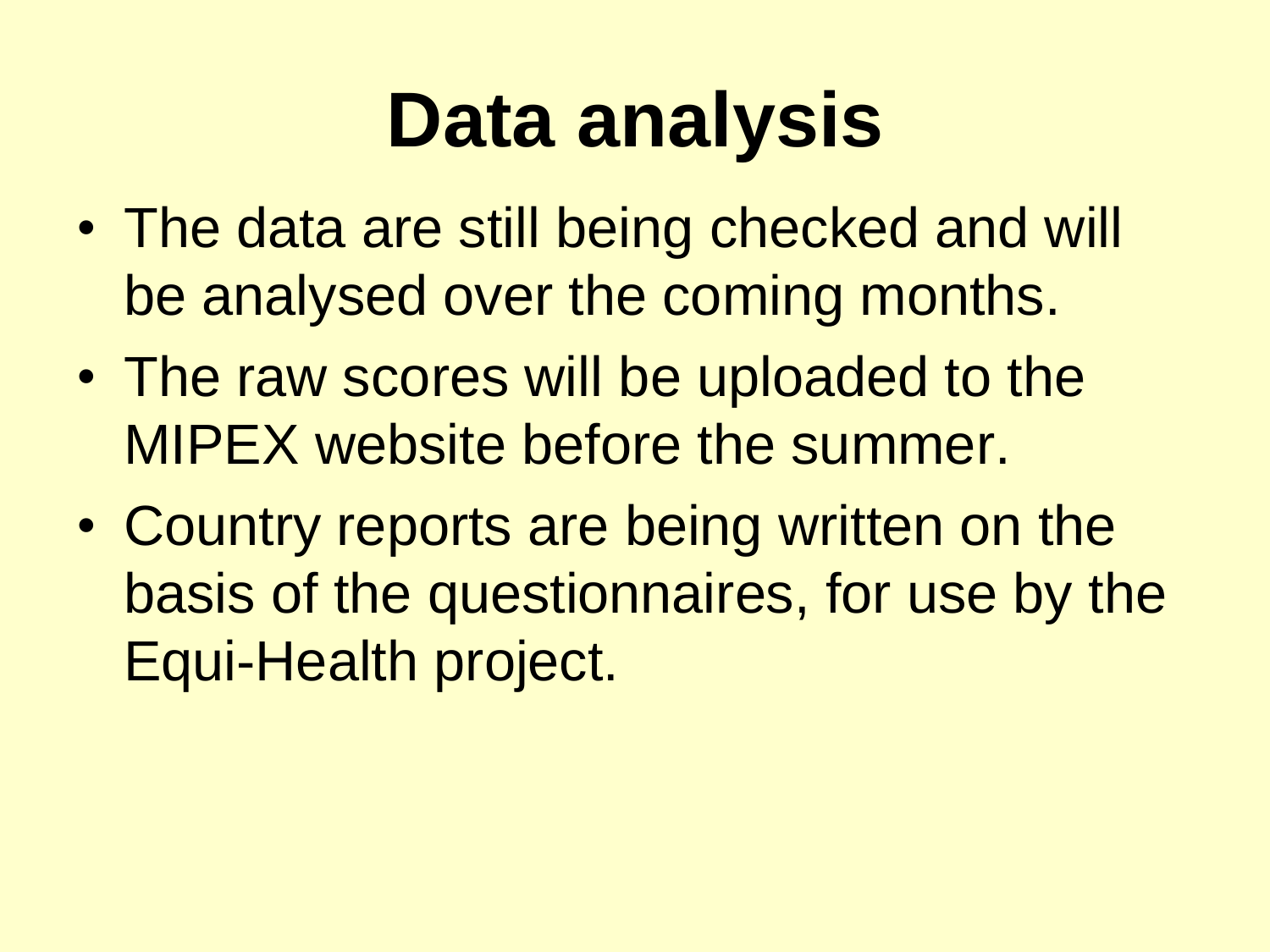What correlates with the Health Strand total scores?

1. Is there a relation with the other strands of MIPEX?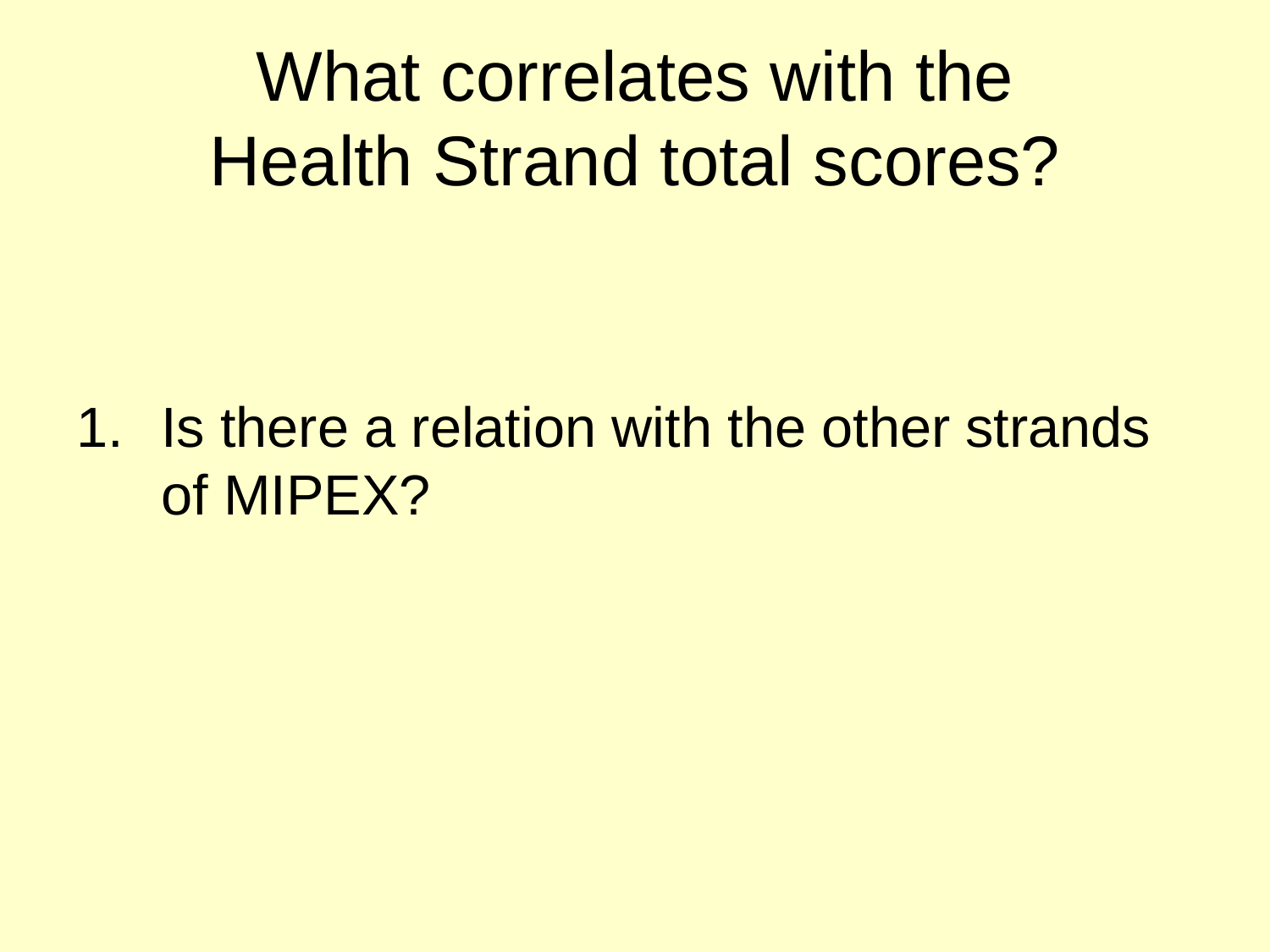What correlates with the Health Strand total scores?

2. Is there a relation with the percentage of migrants in a country?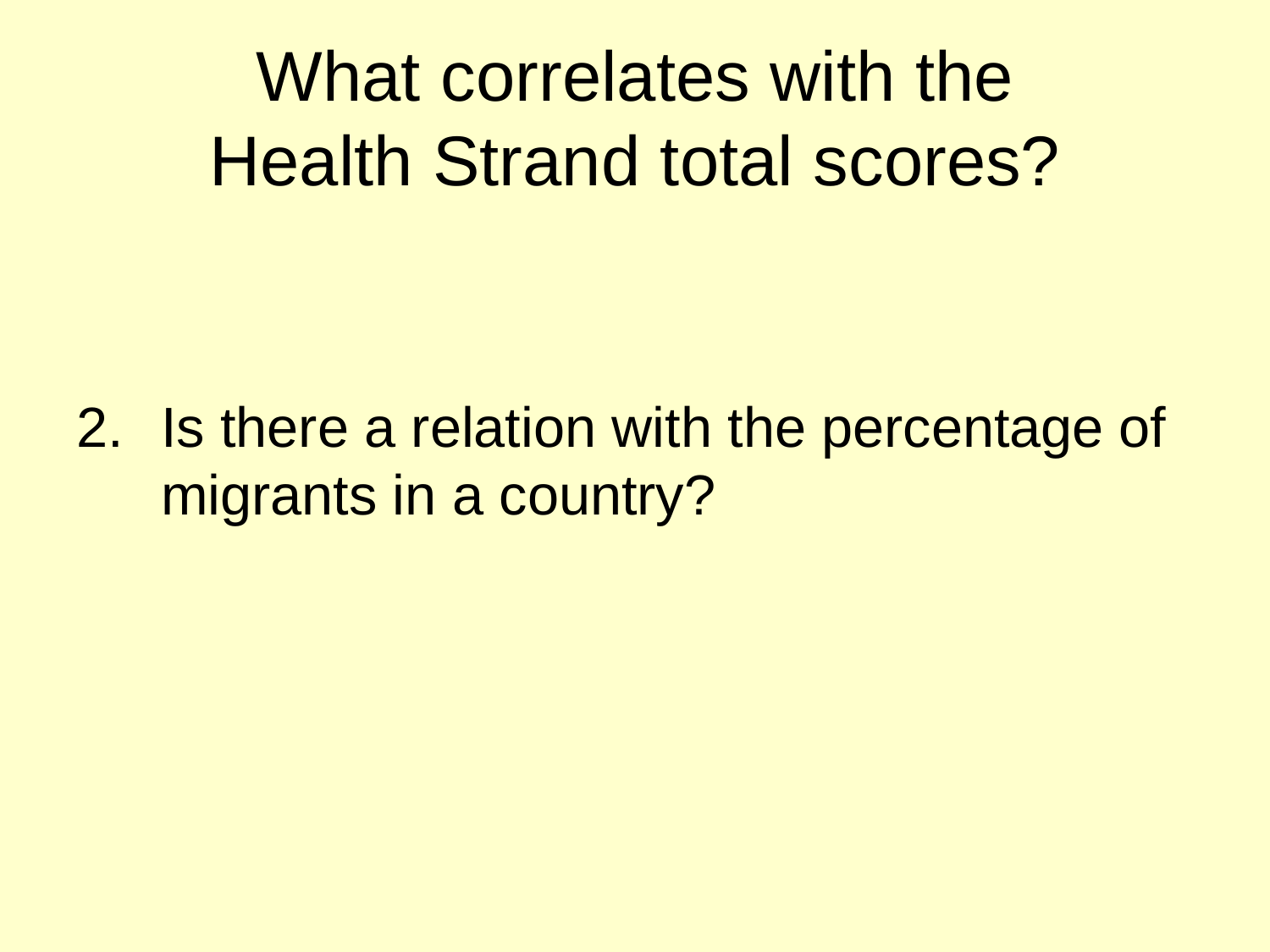What correlates with the Health Strand total scores?

3. Is there a relation with the wealth of a country (GDP)?